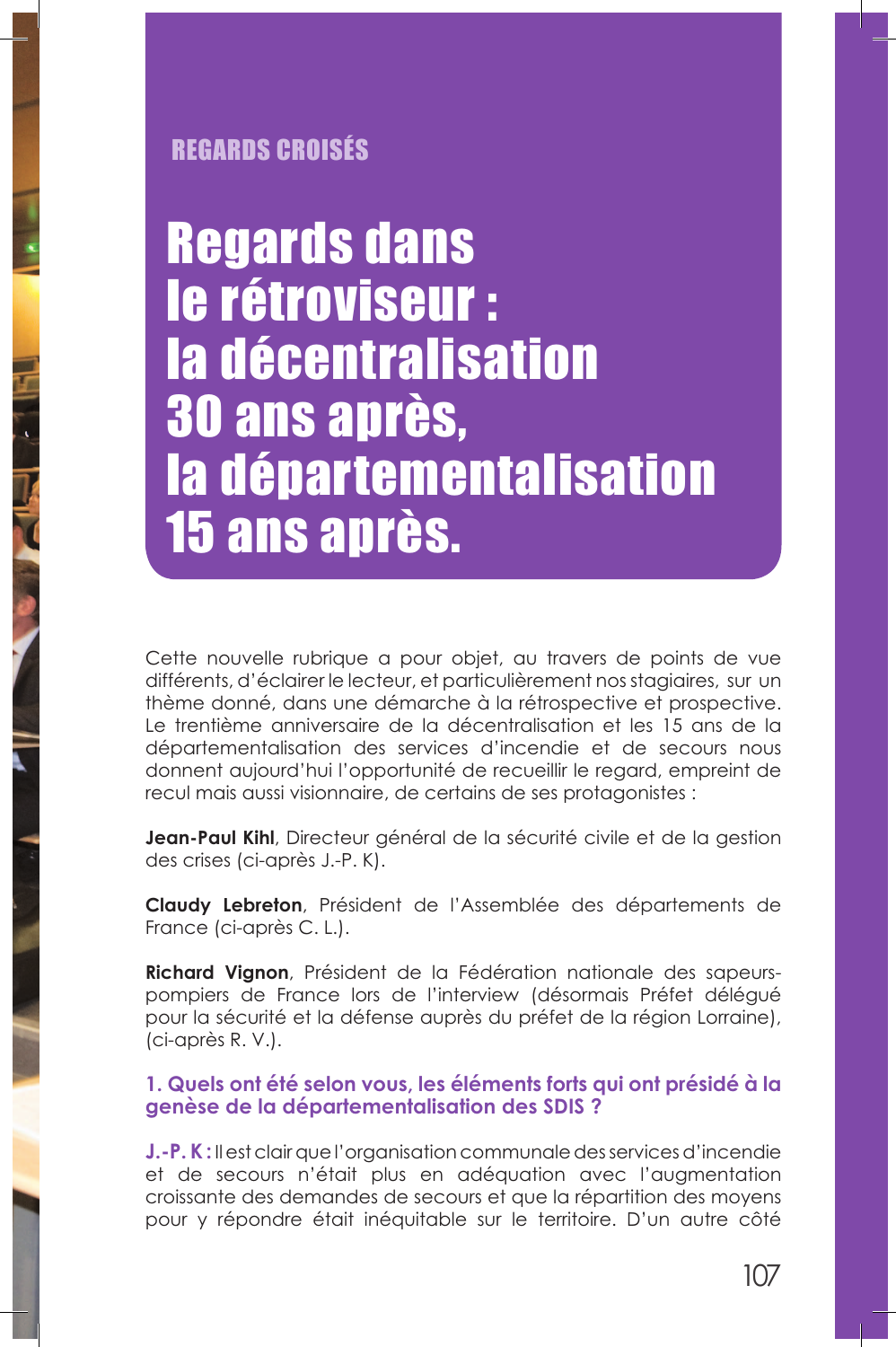l'organisation devait garder un maillage le plus fin possible pour prendre en compte les exigences de proximité. Il apparaissait donc que seul l'échelon départemental était adapté à ces exigences.

Dans le même temps, il faut rappeler que l'État a dû s'organiser, notamment au sein de la direction de la sécurité civile, pour garantir la cohérence nationale de la sécurité civile.

C. L. : Les étapes sont multiples. L'élément déclencheur, chacun en convient, a été le décret de 1955, notamment parce qu'il ouvrait la possibilité de créer, au niveau départemental, un établissement préfigurant le service départemental d'incendie et de secours (SDIS). Mais là encore, c'est le transfert du préfet au président du conseil général de la présidence de cet établissement prévu dans la première loi de décentralisation du 2 mars 1982 qui marque la genèse de la départementalisation.

Ensuite, tout un faisceau de textes de loi est venu compléter l'architecture juridique, mais c'est bien la reconnaissance politique de la place du département en 1982 qui est le marqueur.

R. V. : Observons que ce mouvement vient de loin, avec la création des SDIS par le décret du 22 mai 1955. Mais sous ce nom impropre de départementalisation se cache la prise de conscience par l'État de la nécessité de faire évoluer le cadre communal des services d'incendie et de secours, trop disparate, pour rattacher ces services à un échelon, celui du département, plus propice à une organisation mutualisée et homogène permettant à la fois de mieux assurer le secours quotidien et la solidarité nationale en cas de crise.

#### 2. Quel rôle avez-vous joué dans ce processus ?

C. L. : L'investissement des présidents de conseils généraux pour les services d'incendie et de secours s'est constamment accru depuis 1982 et gageons que cet engagement a joué un rôle majeur dans le processus de départementalisation. D'ailleurs aujourd'hui, 30 ans après les lois de décentralisation, un tiers des SDIS est présidé par les présidents de conseils généraux eux-mêmes.

Personnellement, depuis que je suis conseiller général, je suis convaincu que l'exercice de la compétence secours incendie est assurée au mieux par le partenariat entre les communes et les départements.

Comme Président de l'ADF, j'ai participé chaque année au Congrès de la Fédération pour dire combien, en matière de secours et d'incendie comme ailleurs, aucune politique publique structurante ne peut aujourd'hui être mise en œuvre sans les collectivités territoriales. La décentralisation a fait des collectivités des acteurs majeurs et incontournables.

R. V.: Ce processus vient en premier lieu d'initiatives locales, une dizaine de départements ayant librement choisi ce cadre d'organisation avant l'intervention du législateur. Cependant, les sapeurs-pompiers de France ainsi que leur Fédération nationale ont joué un rôle moteur a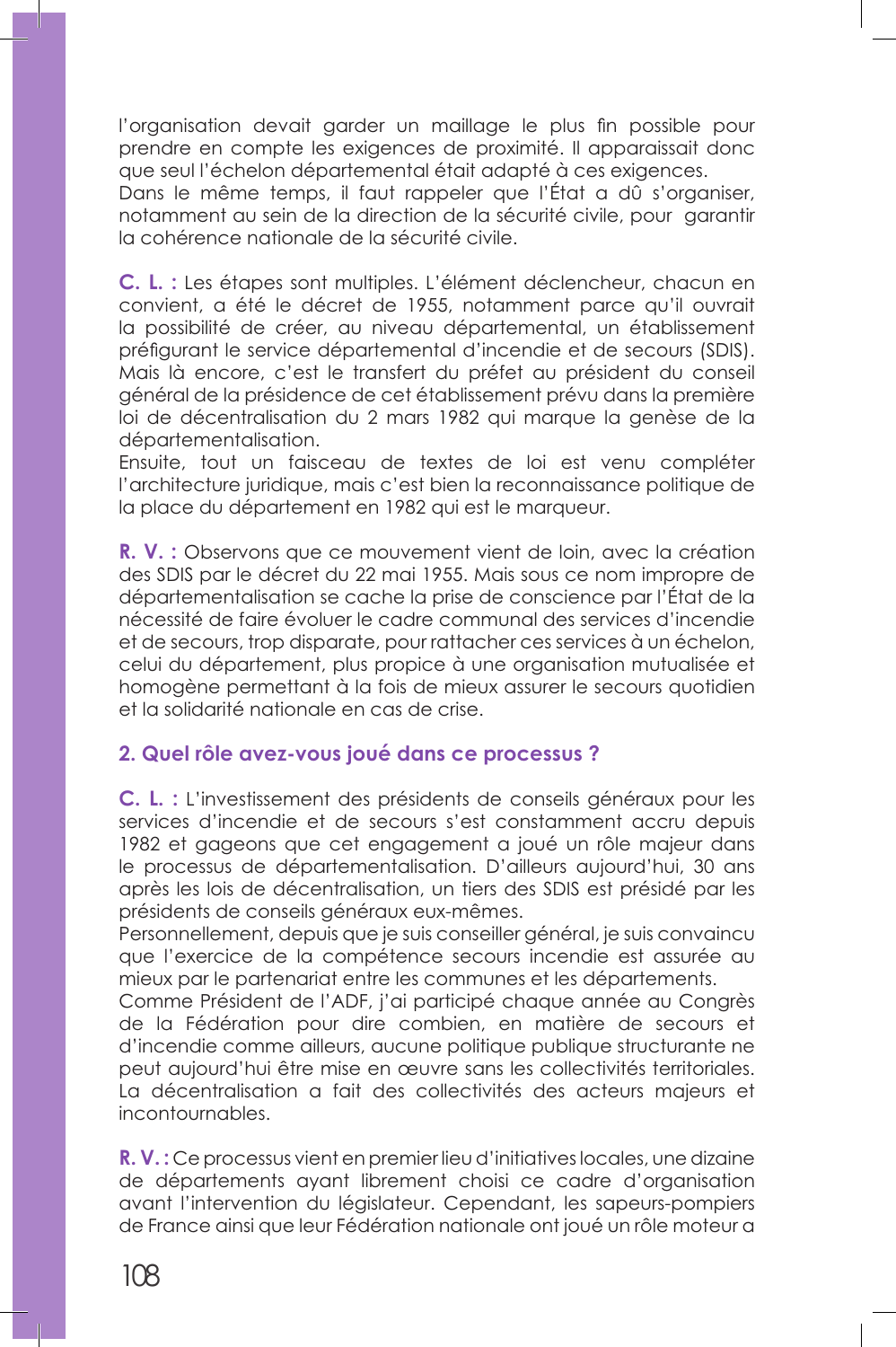chaque étape de cette réforme, revendiquée lors du mouvement de décembre 1990 : son principe, annoncé en 1992 par un amendement du député HYEST puis confirmé en 1993 au congrès de Nancy par le ministre de l'Intérieur, Charles PASQUA ; son élaboration par une commission nous associant à l'État, aux maires et aux conseillers généraux; son vote au Parlement le 3 mai 1996 ; puis ses évolutions successives, avec la consécration en 2002 du département comme chef de file, la confirmation des SDIS comme établissements publics autonomes des SDIS et la suppression de la faculté d'intégration au sein des conseils généraux en 2004, jusqu'au maintien des contributions communales en 2009.

J.-P. K : J'ai été nommé sous-directeur des sapeurs-pompiers à la DDSC en 1998 et j'y suis resté 3 ans. J'ai donc été particulièrement impliqué dans cette réforme puisqu'il a fallu décliner l'ensemble des textes réglementaires liés aux lois de 1996 (départementalisation et loi SPV) permettant d'organiser les nouveaux établissements publics tant sur le plan opérationnel qu'administratif. Par ailleurs, j'ai participé à la rénovation statutaire du cadre d'emploi des sapeurs-pompiers professionnels et à la mise en œuvre du volet formation.

#### 3. Selon vous cette départementalisation est-elle arrivée au bon moment par rapport à la décentralisation ?

R. V. : On ne refait pas l'histoire. Néanmoins, la départementalisation, processus lent et complexe, a accompagné chacune des grandes étapes de la décentralisation : la création de la contribution du conseil général par la loi du 2 mars 1982, la généralisation de la départementalisation par la loi administration territoriale de la République de 1992, la loi Démocratie de proximité de 2002 ou la loi de modernisation de la sécurité civile du 13 août 2004, contemporaine et distincte de l'Acte II de la décentralisation. En mutualisant les moyens à l'échelle du département, la réforme s'apparente toutefois à une concentration, d'où probablement certaines incompréhensions.

J.-P. K. : Je répondrai positivement parce que la décentralisation était arrivée à maturité et permettait d'aborder cette réforme de manière sereine sur l'ensemble du territoire.

C. L. : La départementalisation des SDIS c'est l'aboutissement du phénomène de décentralisation appliqué à la compétence secours incendie.

La maturation a été lente mais c'est tout à fait normal. Le partenariat avec les communes, l'intégration des centres d'intervention, la coopération avec les préfets, la complémentarité des sapeurspompiers volontaires, professionnels, sont des sujets qui nécessitent un processus d'imprégnation.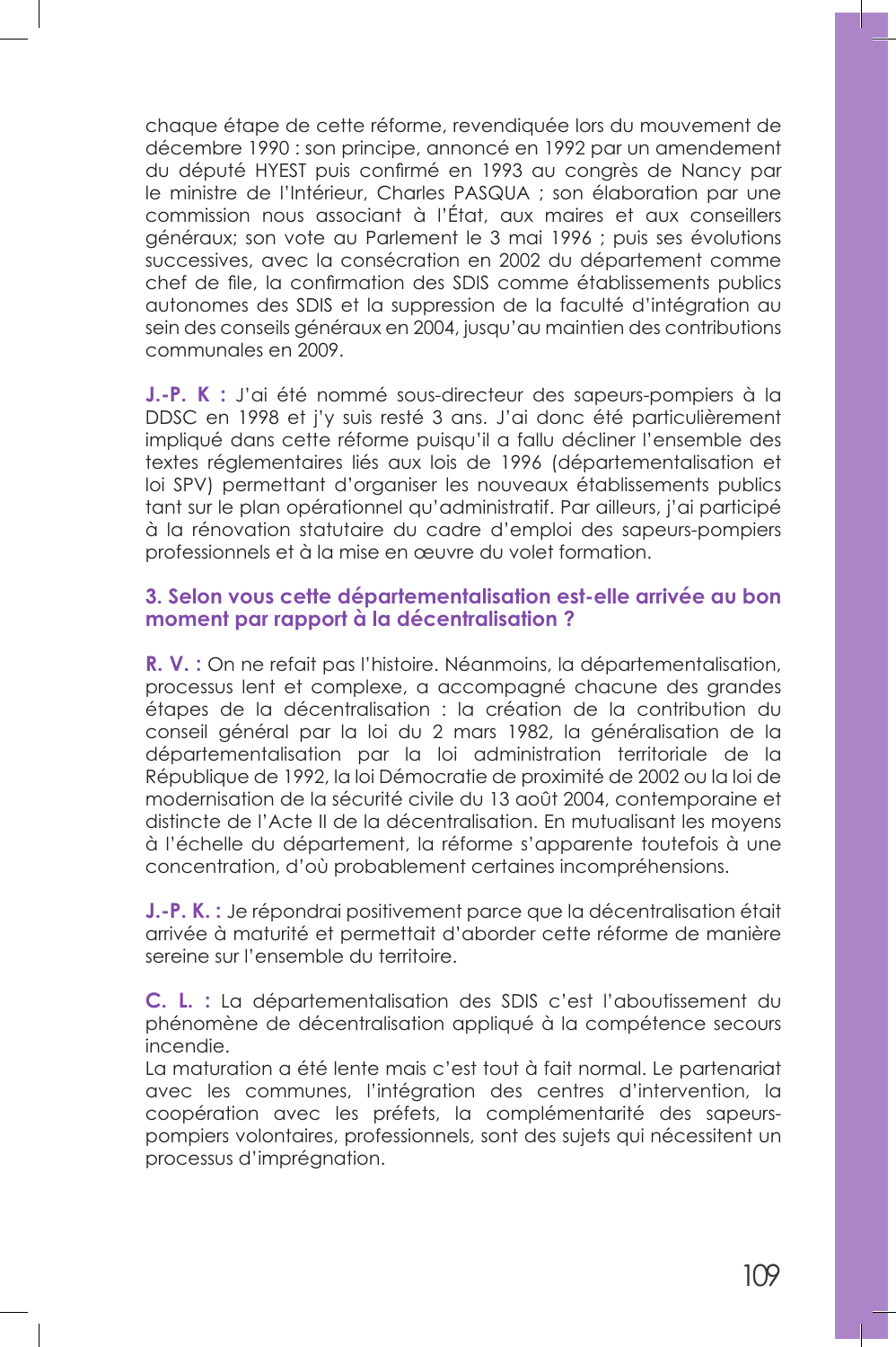## 4. Ce processus tel qu'il a été établi et tel qu'il a évolué est-il conforme à l'esprit de la décentralisation?

J.P.K. : Absolument. Ce processus a permis de mettre en place un principe simple: celui de la subsidiarité. Concrètement, le niveau départemental est devenu l'échelon le plus pertinent pour organiser le secours dans nos territoires et, d'autre part, l'État est apparu comme le mieux à même d'agréger les forces locales lorsqu'il y a nécessité de mise en œuvre de moyens qu'aucun département ne peut, à lui seul, déployer. A mon sens, ce principe de subsidiarité est l'essence même de la décentralisation.

C.L.: La décentralisation c'est l'autonomie et la démocratie locale, c'est la mise en œuvre des responsabilités au plus près de nos concitoyens pour plus d'efficacité à un meilleur coût. La décentralisation c'est enfin la prise en compte de la diversité des territoires et l'acceptation que des réponses différentes puissent être mises en œuvre en fonction des enjeux, des spécificités et des choix locaux.

Aussi, sur le plan de l'organisation oui le processus de la départementalisation répond à l'esprit de la décentralisation. Il est normal que nous ayons aujourd'hui des SDIS différents d'un département à l'autre. Parce qu'ici le volontariat est très développé, là parce que les communes ont beaucoup investi, etc.

Sur le plan de la décision, je ne dirai pas la même chose. Si, sur le terrain, la coordination avec le Préfet en charge de l'opérationnel se fait normalement, il y a encore des progrès à faire dans les relations entre l'État et les départements, notamment parce qu'il arrive encore trop fréquemment que le gouvernement ou l'administration d'État discute et négocie avec les représentants des sapeurs-pompiers sans que les départements soient associés.

Dernièrement encore, les discussions sur l'avenir de la catégorie B se sont déroulées sans la présence des départements. Or, le financement des SDIS est assuré pour 56% par les budgets des départements. Dans ces conditions il ne faut pas s'étonner de l'agacement manifesté par les employeurs qui sont in fine les payeurs.

R. V. : Non, si l'on se contente de mettre en parallèle l'encouragement des libertés locales, qui est au cœur du principe de décentralisation, et le mouvement de normalisation des moyens et de leur gestion inhérent à la création d'une organisation départementale.

Oui, à l'inverse, si l'on considère d'une part la part prépondérante des élus locaux dans la gestion administrative et financière et la définition du niveau de couverture opérationnelle des risques, d'autre part la faiblesse du rôle de normalisation de l'État, comparé à celui de nos principaux partenaires, qui conduit à une très forte hétérogénéité entre les SDIS.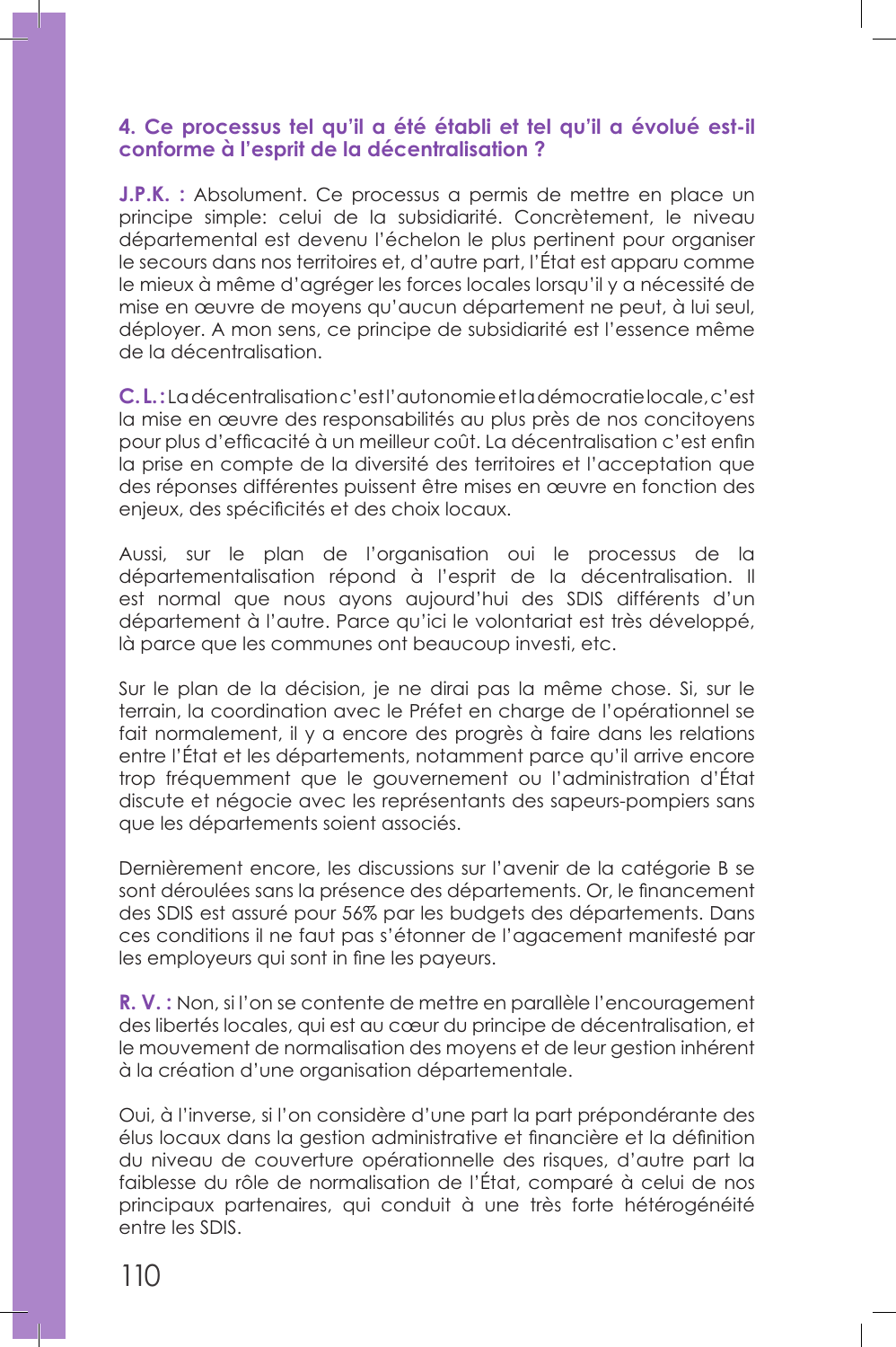### 5. Comment envisagez-vous l'évolution des SDIS dans la nouvelle organisation administrative du territoire et des collectivités territoriales?

C. L. : La réforme territoriale organise à terme la fusion département région. C'est un non-sens, mais le président de la République et son gouvernement l'ont voulu ainsi.

Dans ces conditions, l'avenir des SDIS se déclinera au niveau local ou régional. Notre organisation des services de secours sera-t-elle ainsi améliorée. Je n'y crois pas. Mon choix, en matière de secours incendie, je le redis, se porte sur le niveau départemental comme niveau optimum d'organisation et de mutualisation.

Reste que les grands électeurs, le dimanche 25 septembre, ont désapprouvée la réforme territoriale du gouvernement lors des élections sénatoriales. Aussi, une question demeure : la réforme sera-telle appliquée ? Je ne le pense pas.

R. V. : La réforme de l'administration territoriale de l'État a conforté les prérogatives du préfet de département en matière de sécurité, et la loi du 16 décembre 2010 de réforme des collectivités territoriales n'a pas modifié les équilibres de la loi de 2004 dans l'organisation des SDIS : probablement en raison de leurs mérites ! Malgré l'incertitude politique qui pèse sur la mise en œuvre de la réforme des collectivités, l'achèvement de l'intercommunalité ou l'émergence des agglomérations et des métropoles impacteront nécessairement les politiques conduites par les SDIS. La création du conseiller territorial favorisera une mutualisation renforcée des moyens. Il est difficile pour le reste de prévoir son impact sur les SDIS, tant les avis divergent quant à ses effets pour les départements et les régions... Pour notre part, nous restons fermement attachés à ce que les SDIS restent des établissements publics autonomes.

J.-P.K.: Tout d'abord, il ne faut pas toucher à l'équilibre global existant. Dans ce cadre, il existe cependant une véritable nécessité de prendre en compte la problématique de la mutualisation des moyens à une échelle qui dépasse parfois le cadre départemental. C'est pourquoi je milite pour le développement, notamment, des établissements publics interdépartementaux d'incendie et de secours prévus par le CGCT.

## 6. Si la répartition des compétences entre l'État et les collectivités territoriales dans le domaine de la sécurité civile devait demain évoluer comment verriez-vous les choses?

R. V. : Si des adaptations juridiques (établissements publics régionaux, agence...) restent possibles, personne ne remet réellement en cause aujourd'hui le principe de compétence partagée, réaffirmé par le Président de la République le 17 mars à l'ENSOSP. Qui, d'ailleurs, y aurait intérêt ? Et pour faire quoi ? Un transfert intégral de gestion aux collectivités territoriales, à travers la dévolution du pouvoir de police aux élus locaux ? Ce serait remettre en cause le caractère